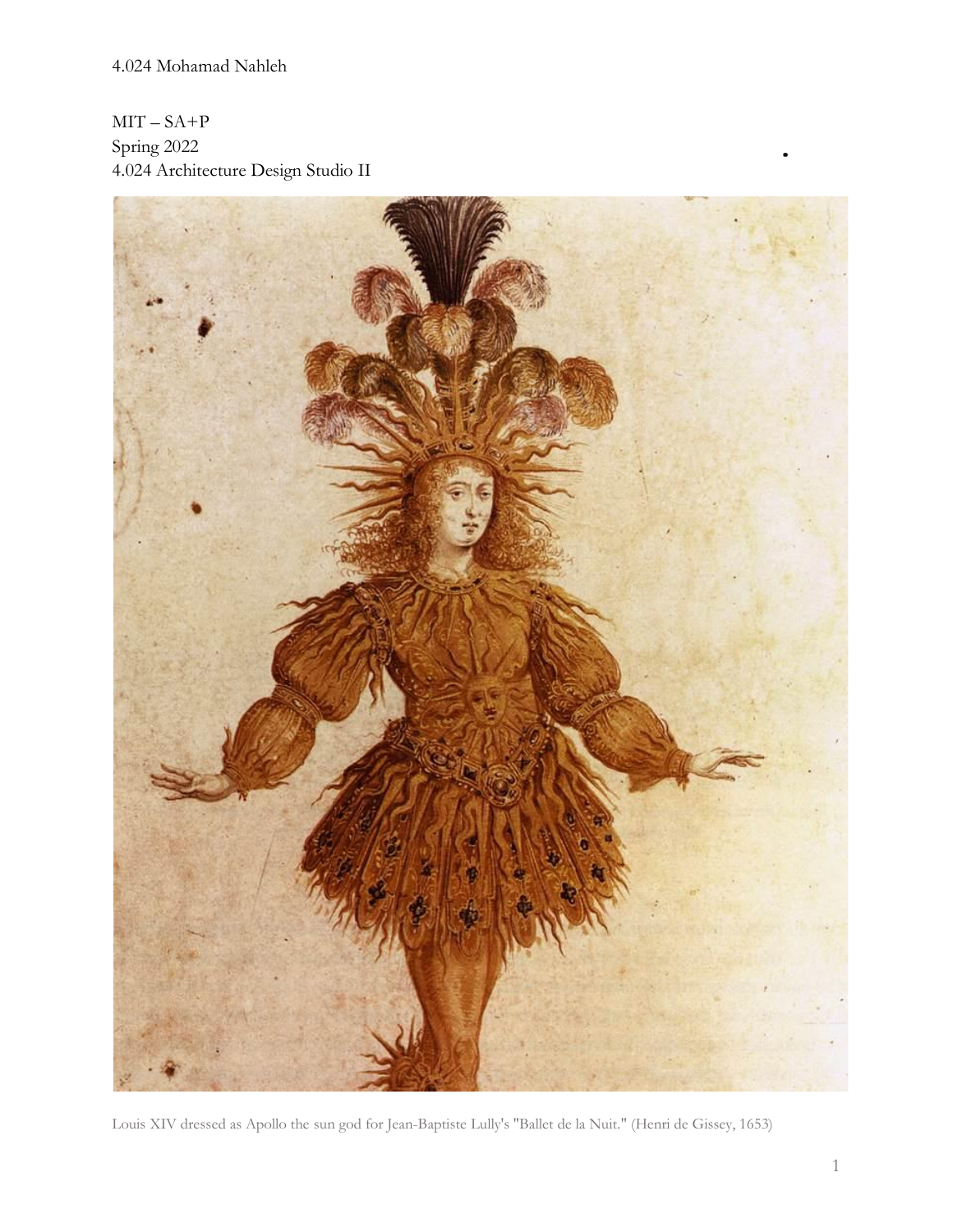4.024 Mohamad Nahleh

## **UNDER FOUR SUNS**

**Instructor:** Mohamad Nahleh [\(nahle@mit.edu\)](mailto:nahle@mit.edu)

**Teaching Assistant:** Jayson Kim (jok@mit.edu)

**Schedule:** TRF 1:00 – 5:00 pm EST 7-403

**Credits:** 0 – 12 – 12 U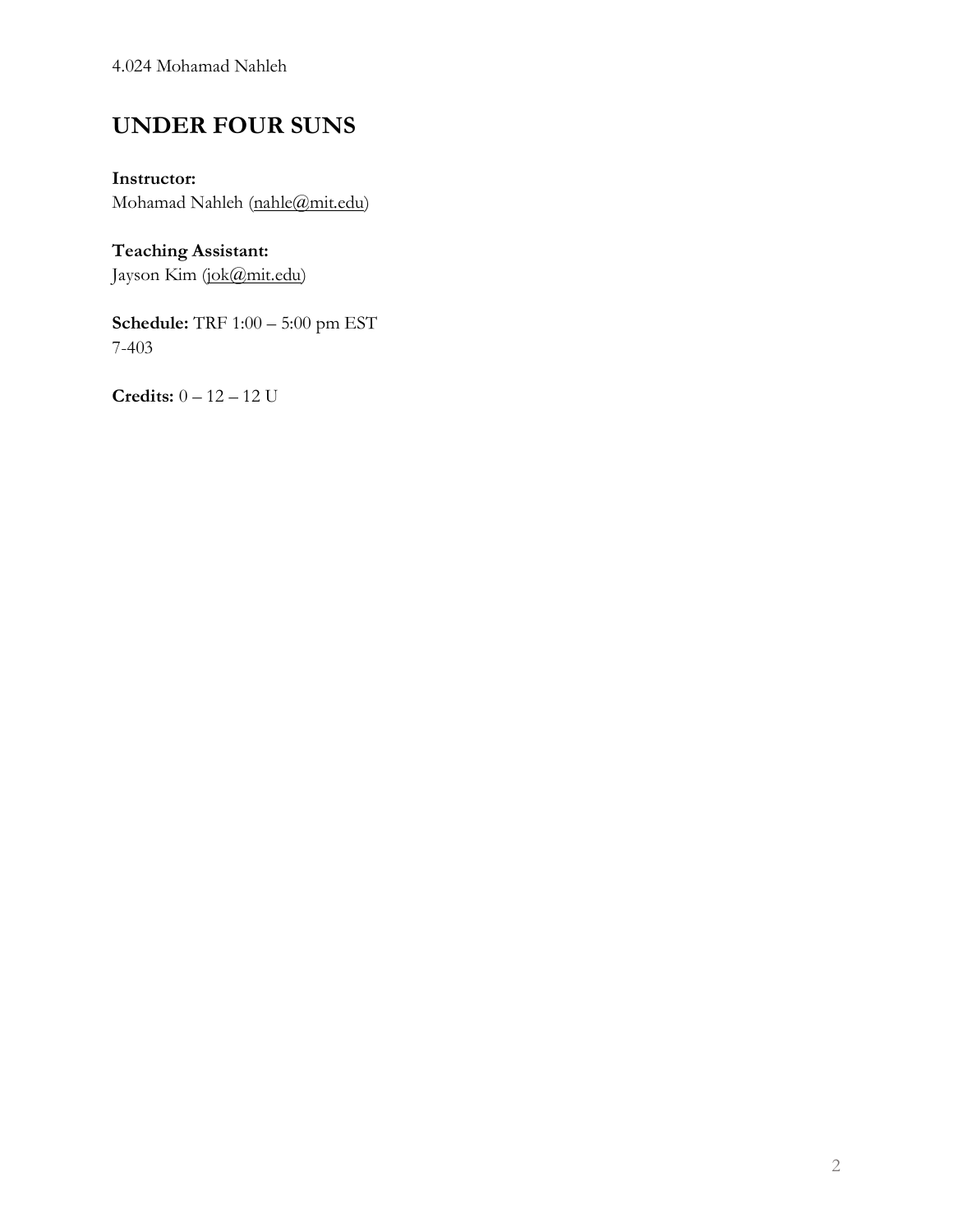#### **SETTING THE STAGE**

Countless comets, meteors, and lunar eclipses populated the Parisian sky in the seventeenth century; and yet, despite their long-awaited spectacles, they were no match for the celestial event of 1653. It was on February 23, ten hours into the *Ballet de la Nuit* (Royal Ballet of the Night) that the world witnessed the birth of a new sun. Its brightness radiated, not from the depths of the universe, but from the Petit-Bourbon in Paris, where Louis XIV of France appeared on stage and presented himself as *le Roi Soleil,* or the Sun King. With shimmering curls and a dazzling dress, the fourteenyear-old king danced to commemorate the dawn of a (symbolic) new day. In dispelling the darkness of the night, he proclaimed the end of the *Fronde,* the revolt of the nobles, and celebrated the divine power of the monarchy. Steeped in political and religious symbolism, his celebration relied on a seemingly inevitable battle between light and darkness. But more importantly, it relied, against the will of the Church, on an unprecedented recognition of the Copernican Revolution. For in acknowledging the position of the sun (rather than the earth) at the center of our solar system, the Sun King declared France as the center of the world.

Despite its unrivaled splendor, the *Ballet de la Nuit* did not postulate a new construction of the night. Instead, it perpetuated, and perhaps weaponized, the same attitudes toward darkness that had existed for centuries. But it was toward the close of the nineteenth century, when the industrialization of artificial illumination in Europe allowed states to lay claim over darkness, that the criminalization of the night witnessed a remarkable surge. Furthered by the monopolization of mechanical typesetting, narratives of safety and security sought to justify this new colonization. But rather than a weapon of social order, lighting prolonged the lavish lifestyles of those who could afford the luxury of identification and delayed slumber, and extended the hours of labor for those who could not. Tasked with the apprehension of 'suspicious' figures, streetlights burned clear boundaries within the city. Suspicion, however, lies in the eye of the beholder. And it is the strongest beholder whose piercing gaze policed the earlier subcultures of the night.

That 'night design' exists today as a set of operations that work to prolong the day is thus not surprising. For darkness, in its sinful form, casts a shadow on a variety of practices, disciplines, and beliefs. In building a new alliance between light and darkness, this studio will operate outside Eurocentric constructions of value that have, through the so-called rationality of the enlightenment, forged a seemingly unyielding relationship between eyesight and insight, and between vision and morality. In doing so, it will ask: how can we move towards a discussion of architecture that understands the night not as a narrow period of negation, but as an amorphous space capable of embodying both the mundane and the spectacular? The studio will thus reject dualistic perspectives of night vs. day, sleep vs. wakefulness, cosmos vs. body, and foreground instead the temporary and eternal laws that govern their relationships. Rather than a backdrop against which traditional modes of practice might be celebrated, the darkening sky in this studio will emerge as an analytical tool that examines the agency of darkness and the complexity of its social and territorial transformations. Mediating between extensions to the body and extensions to the city, students will build on foundational tools—namely, drawing and making—and on architectural theory and building technology to design equity across both space and time.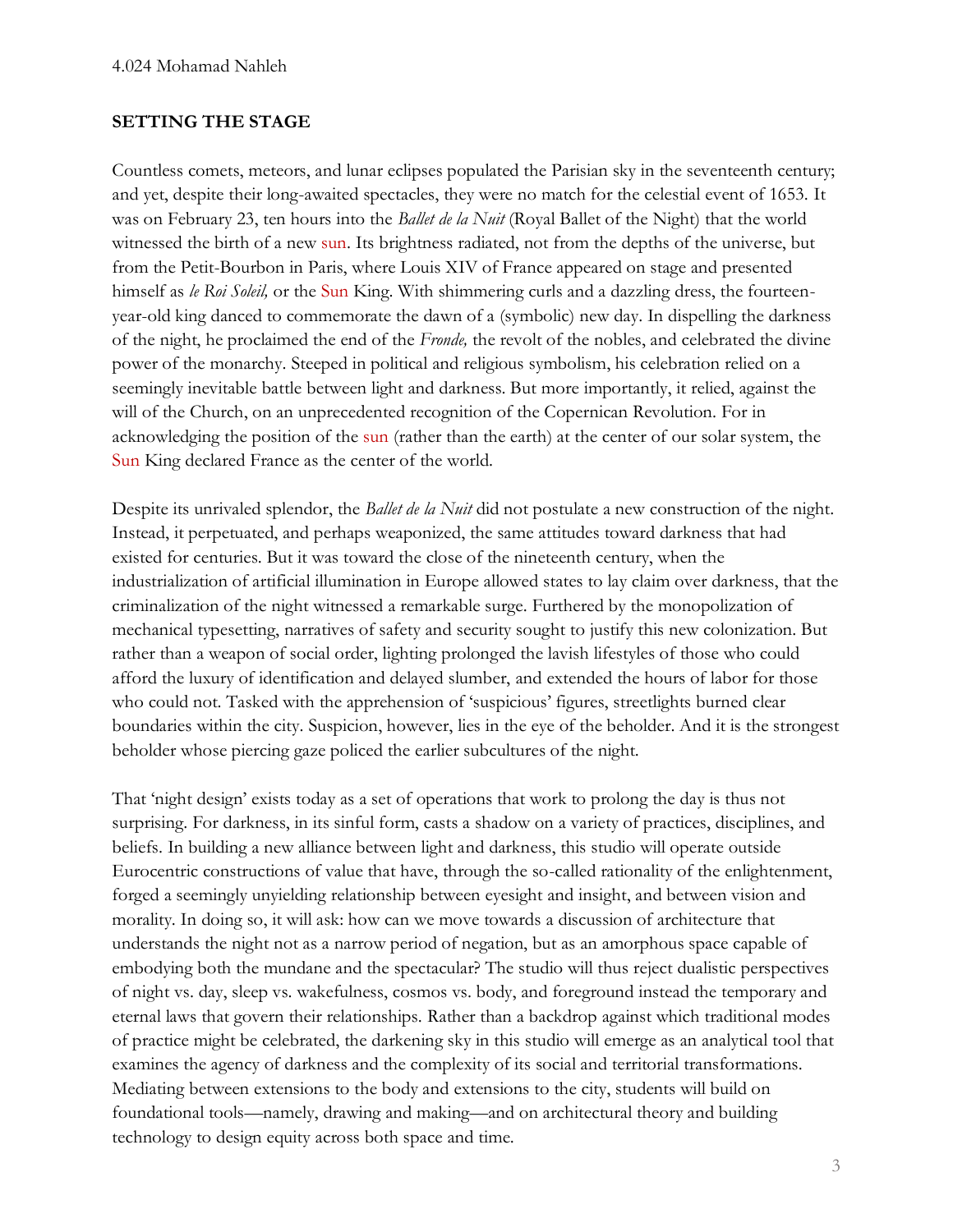## City of New-York, fs.

# L A W For Regulating Negroes and Slaves in the Night Time.

E It Ordained by the Mayor, Recorder, Aldermen and Affiftants of the City of New-York, convened in Common-Council, and it is hereby Ordained by the Authority of the fame, That from hence-forth no Negro, Mulatto or Indian Slave, above the Age of Fourteen Years, do prefume to be or appear in any of the Streets of this City, on the South-fide of the Frefh-Water, in the Night time, above an hour after Sun-fet; And that if any fuch Negro, Mulatto or Indian Slave or Slaves, as aforefaid, fhall be found in any of the Streets of this City, or in any other Place, on the South fide of the Frefh-Water, in the Night-time, above one hour after Sun-fet, without a Lanthorn and lighted Candle in it, fo as the light thereof may be plainly feen (and not in company with his, her or their Mafter or Miftrefs, or fome White Perfon or White Servant belonging to the Family whole Slave he or the is, or in whole Service he or the then are) That then and in fuch cafe it fhall and may be lawful for any of his Majefty's Subjects within the faid City to apprehend fuch Slave or Slaves, not having fuch Lanthorn and Candle, and forth-with carry him, her or them before the Mayor or Recorder, or any one of the Aldermen of the faid City (if at a feafonable hour) and if at an unfeafonable hour, to the Watch-houfe, there to be confined until the next Morning) who are hereby authorized, upon Proof of the Offence, to commit fuch Slave or Slaves to the common Goal, for fuch his, her or their Contempt, and there to remain until the Mafter, Miftrefs or Owner of every fuch Slave or Slaves, fhall pay to the Perfon or Perfons who apprehended and committed every fuch Slave or Slaves, the Sum of Four Shillings current Money of New-York, for his, her or their pains and Trouble therein, with Reafonable Charges of Profecution.

And be it further Ordained by the Authority aforefaid, That every Slave or Slaves that fhall be convicted of the Offence aforefaid, before he, the or they be difcharged out of Cuftody, fhall be Whipped at the Publick Whipping-Poft (not exceeding Forty Lashes) if defired by the Malter or Owner of fuch Slave or Slaves.

Provided always, and it is the intent hereof, That if two or more Slaves (Not exceeding the Number of Three) be together in any lawful Employ or Labour for the Service of their Malter or Miftrefs (and not otherwife) and only one of them have and carry fuch Lanthorn with a lighted Candle therein, the other Slaves in fuch Compay not carrying a Lanthorn and lighted Candle, fhall not be conftrued and intended to be within the meaning and Penalty of this Law, any thing in this Law contained to the contrary hereof in any wife notwithftanding. Dated at the City-Hall this Two and Twentieth Day of April, in the fourth year of His Majefty's Reign, Annoq, Domini  $k_{7}31.$ 

> By Order of Common Council, Will. Sharpas, Cl.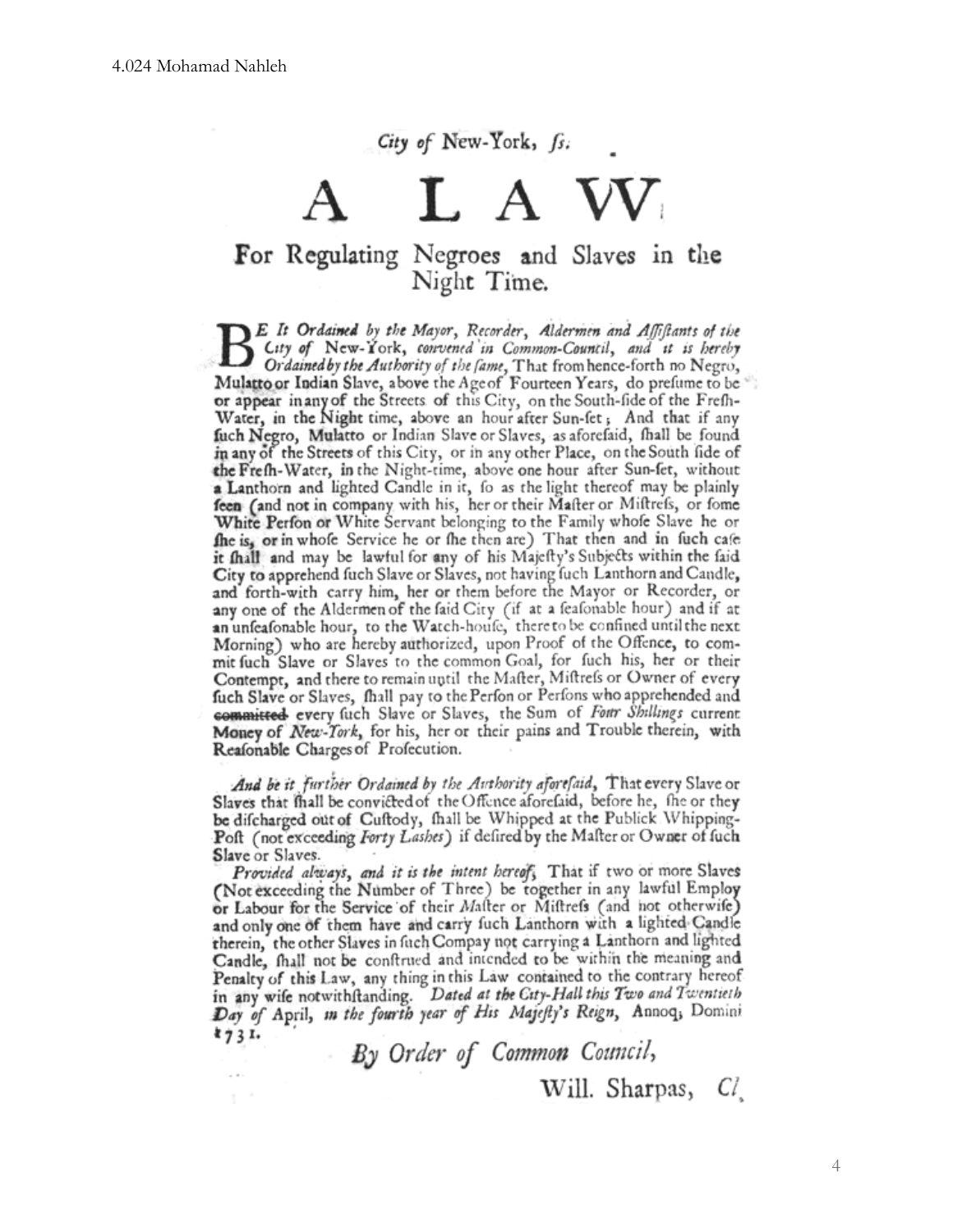#### **CHAPTER 1:** OBSERVING

Sixty years after the *Ballet de la Nuit,* further west, the Common Council of New York City legislated a "Law for Regulating Negro and Indian Slaves in the Nighttime." It proclaimed, "no Negro or Indian Slave above the age of fourteen do presume to be or appear in any of the streets in the nighttime above one hour after sun sett without a lanthorn and a lighted candle." These Lantern Laws, Simone Browne writes, converted the candle into a prosthesis that was made mandatory at night, "a technology that made it possible for the black body to be constantly illuminated from dusk to dawn, made knowable, locatable, and contained within the city."<sup>1</sup> Reduced to their essence, separated from the bodies they extended, both the lantern and the Sun King's costume were, fundamentally, lighting devices. And yet, it is in grafting them onto certain skins (and severing them from others) that national monarchies and colonial powers furthered their transformations into weapons of social order. Darkness, then, not only signaled the day's retreat, it also instigated their conversion into prostheses that racialized surveillance and deified the monarchy.

Violent as they may be, both New York City's mobile suns and Louis XIV's radiant costume are but a few examples of the countless prosthetic devices that furthered the construction of the night as an opposition. Although no longer populating the nocturnal landscape, traces of their violence and retaliation survive, along with hints of the social expansions and relocations they necessitated or legitimized. Their separation from the bodies they once occupied does not signal the end of their oppressive systems; but rather, it attests to the versatile nature of these systems and their reliance on new ways, more devious ways, of compelling obedience. Moving away from the colonizer's gaze, this chapter offers you an opportunity to craft a new alliance with the darkening sky; one that understands the night outside the realm of artificial illumination. At stake here is a prosthetic device that not only engages your body as a site of intervention, but one that awakens a shared fascination with the night to which countless civilizations have contributed. In thinking about your apparatus, consider what darkness means to *you*, to your family, to your ancestors. Consider the roles these meanings play in transmitting knowledge, in curating performances of remembering, and in the words of Momtaza Mehri, lubricating the machinery of collective mythmaking<sup>2</sup>. Whether by tracing the movements of the moon and the sun, capturing the imprints they draw on the surface of our planet, tracking the cycles of stars and constellations, channeling the scents of night-blooming plants, joining the adventures of nocturnal beasts, or awakening forgotten myths and ancient legends, your prosthesis ought to enact an observation; one that unites your body with the rhythms and intricacies of the rising night.

<sup>1</sup> Simone Browne, *Dark Matters.* 78

<sup>2</sup> Momtaza Mehri, *I See That I See What You Don't See.* 333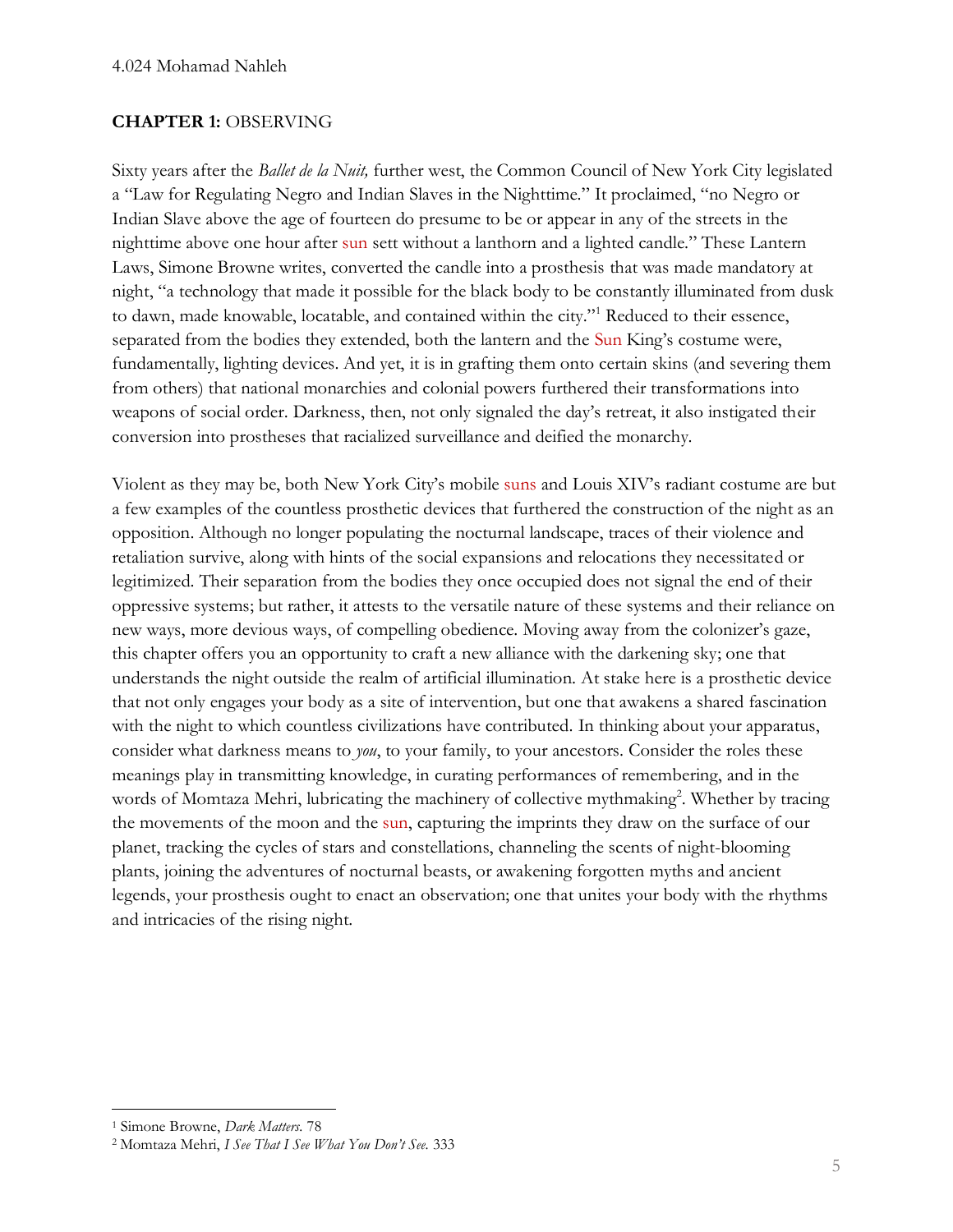

The New York Times, January 12, 1993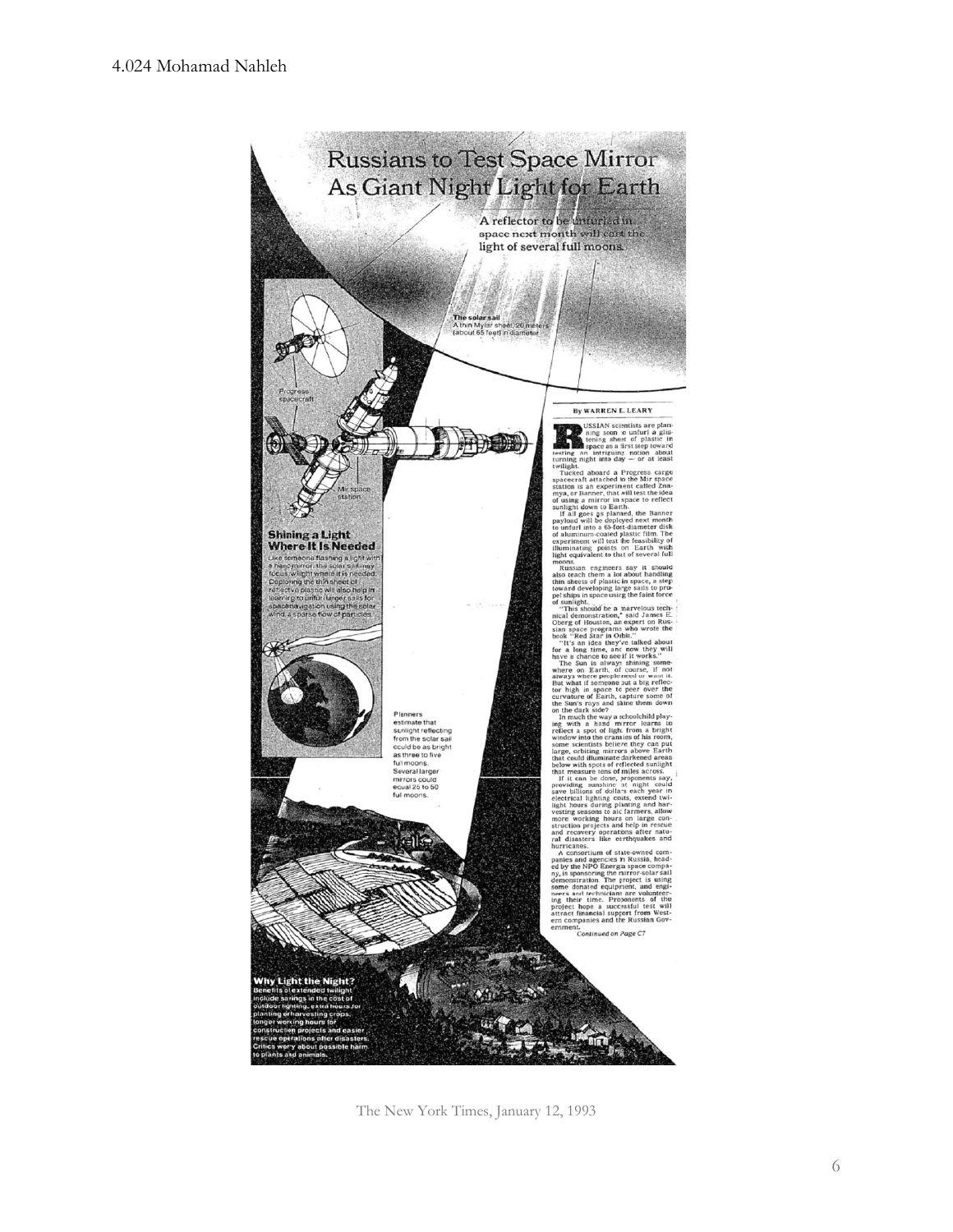#### **CHAPTER 2:** MAPPING

At the close of the twentieth century, a team of Russian scientists led by Vladimir Syromyatnikov launched into orbit a new sun. Endorsed originally by the Soviet government, the deployable satellite promised to maximize labor efficiency in Siberia and western Russia by turning night into day. Limiting daylight extension to polar farmlands, however, quickly proved unfulfilling for the team. "Consider what it will mean for the future of mankind," declared Syromyatnikov upon announcing his plans to cast a bright light on major metropolitan cities. He argued that not only will the new sun reduce the cost of artificial illumination, but it will also support rescue operations, facilitate lawenforcement campaigns, and boost construction projects. These capitalistic declarations, however, did not pass unnoticed. Rather, they rallied under a banner of opposition several astronomers and environmentalists who saw in the forced illumination of the sky a transgression on the inalienable right to darkness<sup>3</sup>. "No one can own a darkness," Momtaza Mehri reminds us, for "opacity belongs in the public domain."<sup>4</sup>

The right to darkness, of course, is more significant than the right to the night sky. Particularly in cities, where light pollution conceals the workings of the cosmos, nightfall signals the start of overlapping cultural, economic, biological, and natural transformations. From night-shift workers rushing through the city after dark to consumers wandering across its shadowy streets, and from drowsy dwellers resting their bodies to crepuscular creatures satisfying their stomachs, these countless cohabitations attest to the social and material expansions of the nocturnal territory. In this chapter, your task is to foreground a process of transformation that is of interest to you; one that will help you choose a site of inquiry in or around Boston. Critical here is a practice of mapping that is not merely representational, but one that moves toward a new construction of the city. In avoiding conventional cartographic abstraction, this new construction, informed by objective and subjective readings of your surroundings, should reveal the ways through which our urban spaces support or obstruct nocturnal life. As such, we will ask ourselves, not only '*what are these maps showing*?' but '*when are they showing it*?' At stake is a vision of reality that is not necessarily homogenous, but one defined by frictions, hierarchies, visible and invisible barriers, and clashing demonstrations of order and civility (just like the city). In *Operative Mapping: Maps as Design Tools,* Roger Paez writes, "Maps don't merely inform; they propose. They don't offer a neutral representation of reality; they construct reality in a particular way. In that sense, cartography is a propositive discipline, and not simply a descriptive one."<sup>5</sup> In the next few weeks, your mission is to create and curate a series of maps and drawings at different scales (five compositions in total) that mediate between the personal and the collective, the analytical and the projective, as well as the real and the fictional. Each map should relate to the overarching story as does a chapter to a book. And together, they should carry the seed of a new design imagination.

<sup>3</sup> Jonathan Crary, *24/7: Late Capitalism and the Ends of Sleep.* 5

<sup>4</sup> Momtaza Mehri, *I See That I See What You Don't See.* 339

<sup>5</sup> Roger Paez, *Operative Mapping: Maps as Design Tools.* 9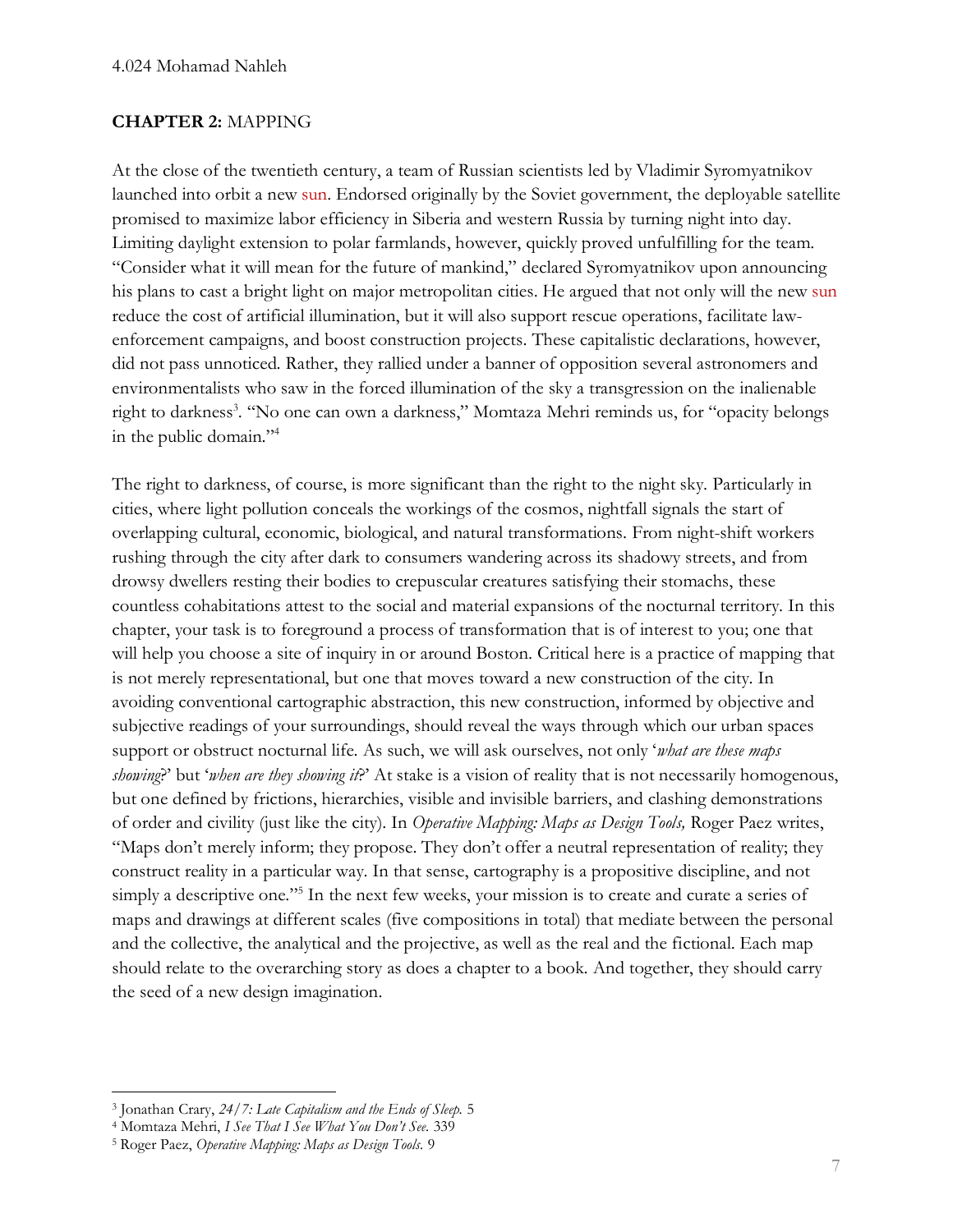#### **CHAPTER 3:** IMAGINING

In a 1971 conversation with Peter Blake, modernist architect Louis Kahn elaborated upon the relationship between his architecture and the sun: "Wallace Stevens said *What slice of the sun does your building have?* and I added *What slice of sun enters your room?* as if to say that the sun never knew how great it was until it struck the side of a building." If Kahn's quote works to position architecture at the center of the cosmos, transforming spaces into instruments that ennoble and tame celestial movements for the purposes of aesthetic consumption, then your task here is to suggest alternative ways of relating to the city and the universe. In the previous chapters, you orchestrated a reading of the night from the body to the territory, and vice versa. In Chapter 3, you will examine the potential of this reading within the frameworks of architectural and urban design. Here, considerations of space, structure, construction, materiality, and zoning enter in a dialogue with more nuanced definitions of the public, of stakeholders, and of the inhabitants of the nocturnal landscape. Building on the maps you produced and the sites of inquiry (and audiences) you identified, your first task in this chapter is to propose a program that carries obligations in space and time; be it a cenotaph for a missing night sky, a museum for nocturnal legends, a seed library for night-blooming plants, a village for crepuscular insects, a building for night-shift workers, a nightschool, an observatory, etc. At play is a lens of observation specific to the night, one that builds on the stories and transformations that only darkness uncovers. But the lens of intervention it provokes is not necessarily night-centric. Its products are not restricted to the order of the night but privilege the opportunities of social and material expansion enabled by the falling sun.

#### Suggested Readings:

Borges, Jorge Luis, and Di Giovanni Norman Thomas. *In Praise of Darkness*. New York: Dutton, 1974.

[Cadogan, Garnette](https://dusp.mit.edu/faculty/garnette-cadogan) *[Walking While Black](https://dusp.mit.edu/publication/walking-while-black)*. Literary Hub, 2016. (Also check Garnette's course at MIT: 11.S941 Werewolves, Wanderers, and Laborers: The City at Night, Spring 2022)

Crary, Jonathan. *24/7: Late Capitalism and the Ends of Sleep*. New York: Verso, 2014.

Ekirch, A.Roger. *At Day's Close: Night in Times Past*. Norton, 2006.

Koslofsky, Craig. *Evening's Empire: A History of the Night in Early Modern Europe*. Cambridge: Cambridge University Press, 2012.

Paez, Roger. *Operative Mapping: Maps as Design Tools*. New York: Actar Publishers, 2019.

Schivelbusch, Wolfgang. *Disenchanted Night: The Industrialization of Light in the Nineteenth Century*. Estados Unidos: University of California Press, 1995.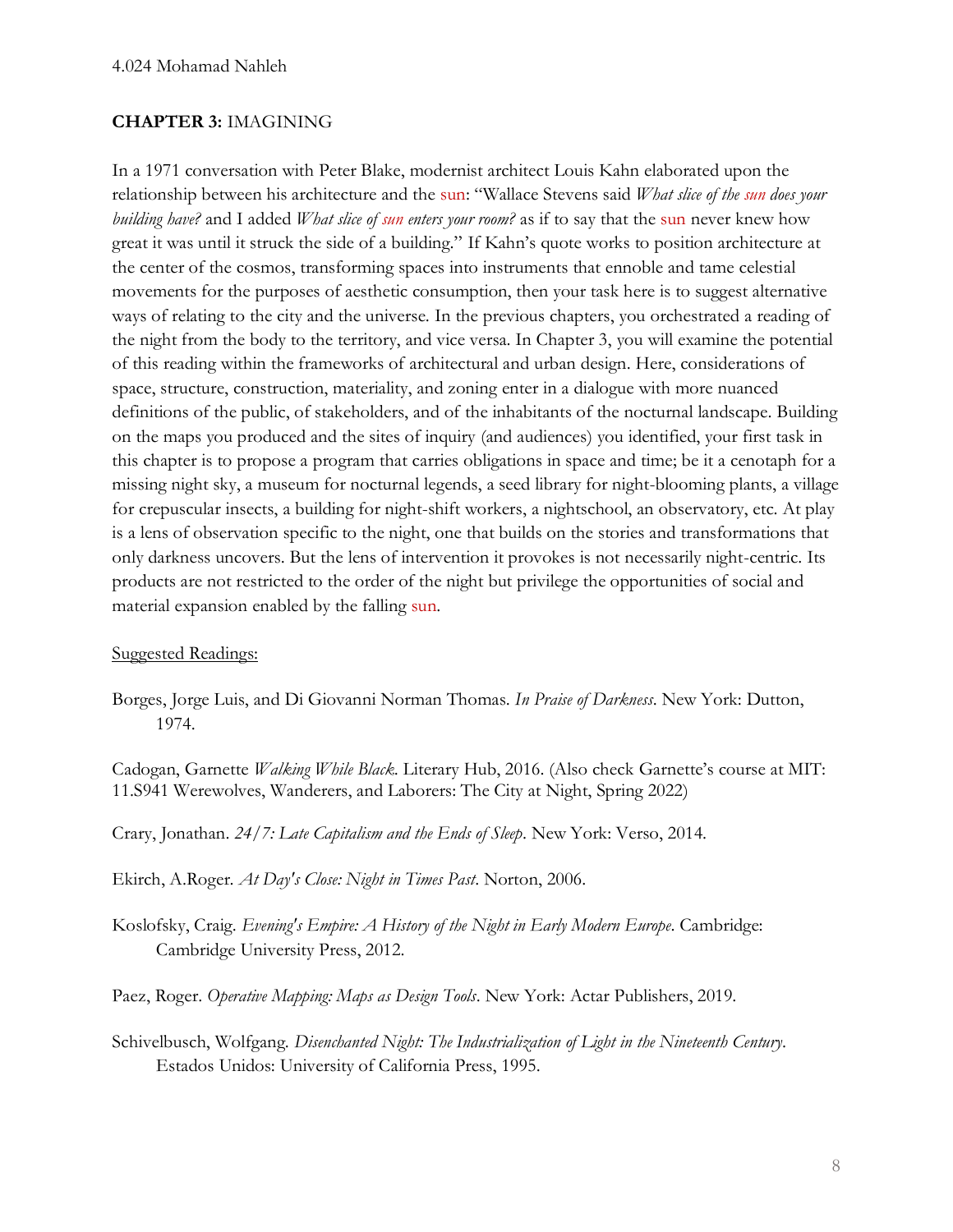## **SCHEDULE**

| $R$ 02/03   | Chapter 1: Observing                    |
|-------------|-----------------------------------------|
| F 02/04     | Initial Thoughts                        |
|             |                                         |
| T 02/08     | Desk Crits                              |
| $R$ 02/10   | Workshop                                |
| $F_{02}/11$ | Desk Crits                              |
| $T_{02/15}$ | Desk Crits                              |
| $R$ 02/17   | Workshop                                |
| F 02/18     | <b>Review: Chapter 1</b>                |
| T 02/22     | No Studio                               |
| $R$ 02/24   | Chapter 2: Mapping                      |
| F 02/25     | Initial Thoughts                        |
| T 03/01     | Desk Crits                              |
| $R_{03}/03$ | Workshop: Mapping and Cartography       |
| F 03/04     | Desk Crits                              |
| T 03/08     | Desk Crits                              |
| $R$ 03/10   | <b>Guest Lecture</b>                    |
| F 03/11     | Desk Crits                              |
| T 03/15     | <b>Review: Chapter 2</b>                |
| $R_{03/17}$ | Chapter 3: Imagining                    |
| F 03/18     | Initial Thoughts                        |
| T 03/22     | Spring Break                            |
| $R_{03/24}$ | Spring Break                            |
| $F\,03/25$  | Spring Break                            |
| T 03/29     | Desk Crits                              |
| $R$ 03/31   | Workshop: Zoning and Regulations        |
| F 04/01     | Desk Crits                              |
| T 04/05     | Desk Crits                              |
| $R_{04}/07$ | Workshop: Circulation and Accessibility |
| F 04/08     | Desk Crits                              |
| T 04/12     | Mid-Review: Chapter 3                   |
| R 04/14     | Workshop: Structure and Materiality     |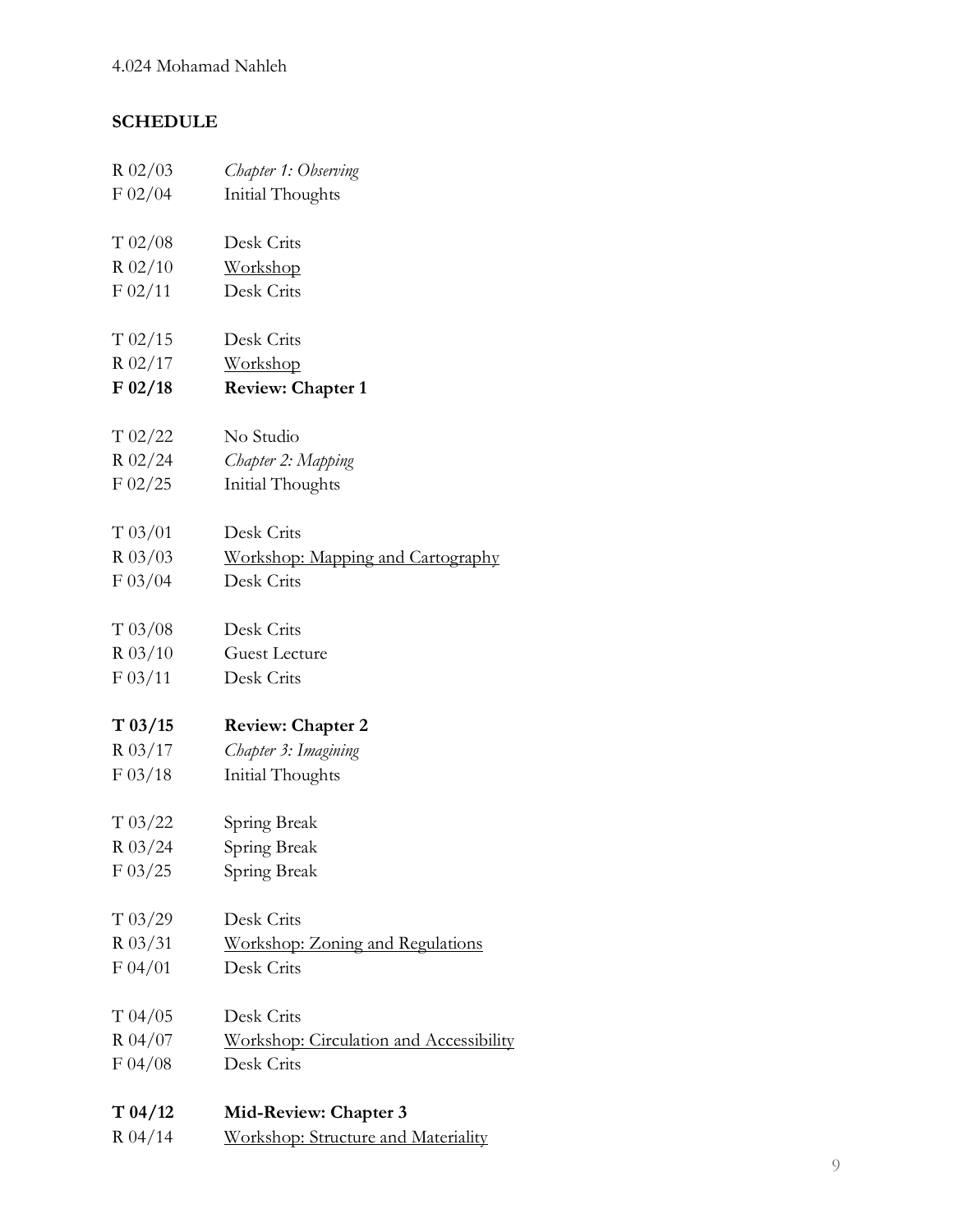| F 04/15     | Desk Crits                                |
|-------------|-------------------------------------------|
| T 04/19     | Desk Crits                                |
| $R_{04}/21$ | Guest Lecture                             |
| F 04/22     | Desk Crits                                |
| T 04/26     | Desk Crits                                |
| $R_{04}/28$ | <b>Workshop: Details and Construction</b> |
| F 04/29     | Desk Crits                                |
| T 05/03     | Desk Crits                                |
| $R$ 05/05   | Workshop: Image-making and Representation |
| F 05/06     | Desk Crits                                |
| T 05/10     | Desk Crits                                |
| T 05/17     | <b>Final Review (Tentative)</b>           |

## **GRADING DEFINITION**

The final grade will represent the balance of attendance, participation, engagement in class discussions, incorporation of feedback, completion of assignments, individual growth over the semester, and quality of work produced in studio. The following criteria will be used for assessment and evaluation:

**1. Thesis:** How clearly are you articulating your conceptual intentions?

**2. Translation of Thesis:** How well are you using your thesis to develop an architectural response to given problems?

**3. Representation Quality:** To what degree do your representations convey what they ought to?

**4. Oral Presentation Skills:** How clearly are you presenting your ideas orally?

**5. Participation in Discussions:** How actively are you involved in class discussions?

**6. Response to Criticism:** How effectively do you take advantage of criticism from instructors, your classmates, and outside jurors?

**7. Auto**‐**Critical Skills:** To what extent are you able to critique your own work?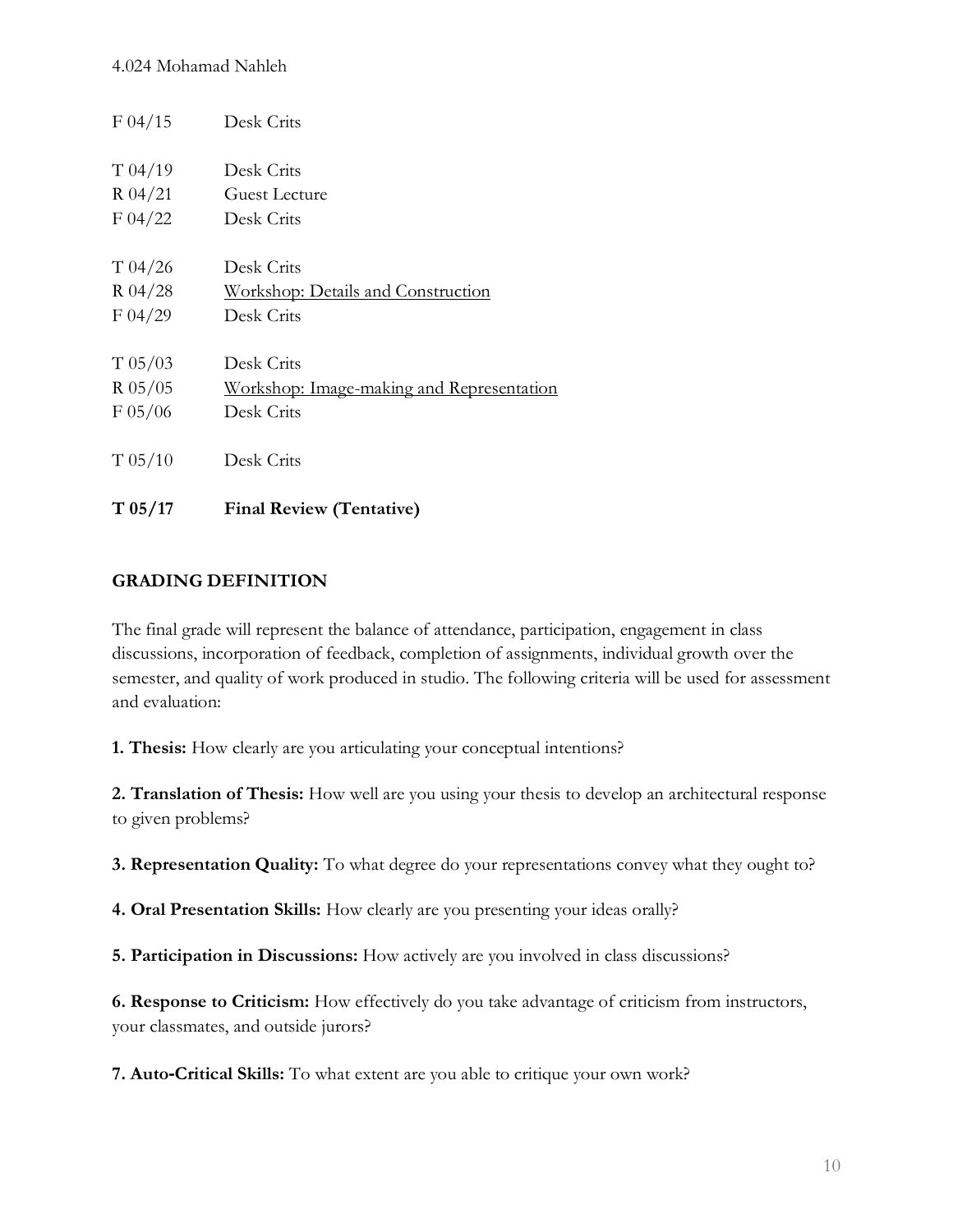**A. Excellent:** Project surpasses expectations in terms of inventiveness, appropriateness, verbal and visual ability, conceptual rigor, craft, and personal development. Student pursues concepts and techniques above and beyond what is discussed in class.

**B. Above Average:** Project is thorough, well researched, diligently pursued, and successfully completed. Student pursues ideas and suggestions presented in class and puts in effort to resolve required projects. Project is complete on all levels and demonstrates potential for excellence.

**C. Average:** Project meets the minimum requirements. Suggestions made in class are not pursued with dedication or rigor. Project is incomplete in one or more areas.

**D. Poor:** Project is incomplete. Basic skills including graphic skills, model‐making skills, verbal clarity, or logic of presentation are not level‐appropriate. Student does not demonstrate the required design skill and knowledge base.

**F. Failure:** Project is unresolved. Minimum objectives are not met. Performance is not acceptable.

## **GRADING DEFINITION**

| 1. Class Participation  | 10% |
|-------------------------|-----|
| 2. Chapter 1: Observing | 15% |
| 3. Chapter 2: Mapping   | 25% |
| 4. Chapter 3: Imagining | 50% |

## **ABSENCE POLICY**

Work in the studio will build sequentially. Therefore, your commitment to incremental development on a daily basis is of paramount importance. Charrettes before reviews will not suffice. The demanding nature and pace of this studio course necessitates regular attendance and requires that deadlines are consistently met. Group reviews are collective for a reason, as students have a lot to gain from their peers. Therefore, attendance for the duration of all formal reviews is mandatory. Greater than two absences from the studio without a medical excuse supported by a doctor's note or verifiable personal emergency could result in grade reduction.